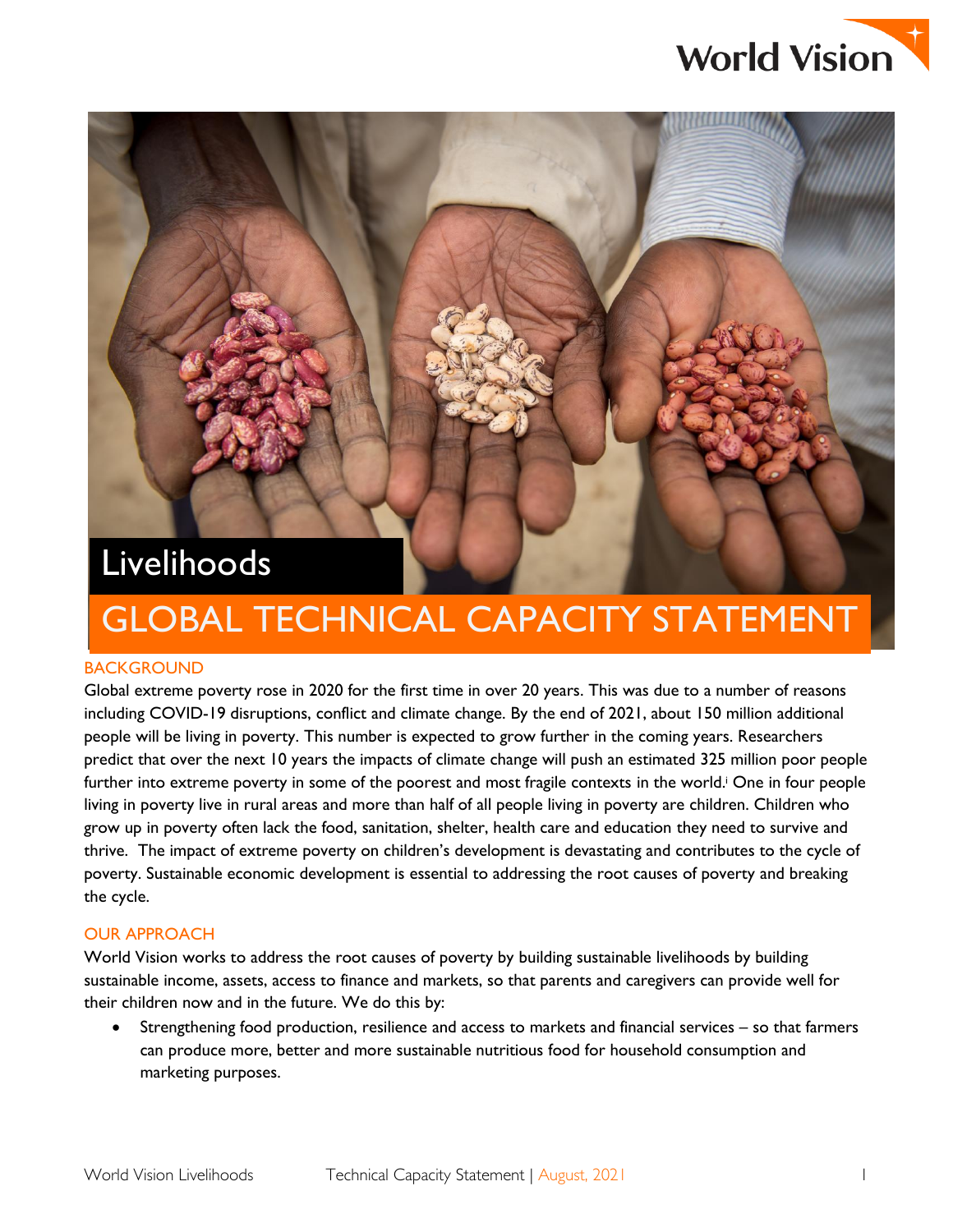

- Graduating the most vulnerable families out of extreme poverty so that very poor families become economically self-reliant and have the dignity and means to provide for their own children.
- Empowering families to adapt and mitigate the impacts of climate change by supporting them and their communities to protect ecosystems and natural resources and adopt farming and livelihoods practices that not only protects their livelihoods but also prevent further environmental degradation.
- Promoting sustainable employment opportunities and market systems so that communities have access to goods, services and employment opportunities through private sector partnerships.

Central to World Vision's Livelihoods approach is social empowerment and addressing harmful social norms that contribute to the perpetuation of the poverty cycle such as harmful gender norms and dependency. World Vision works to affirms people's sense of self-worth, identity and aspirations and challenges the harmful norms at household and community levels.

In contexts that are both politically and environmentally fragile and exposed to significant disaster and climate risk, World Vision's Livelihoods interventions place much greater focus on building social, economic, and environmental resilience and adaptive capacity, providing temporary food and cash safety nets and ensuring vulnerable households can manage and mitigate disaster risk effectively to avoid them slipping further into extreme poverty.

## PROGRAMMING MODELS

Our [approaches](https://www.wvi.org/economic-development/our-approaches) are encapsulated in World Vision's four Livelihoods Core Project Models (CPM):

## **Core Project Model: [Ultra-Poor Graduation](https://www.wvi.org/ultra-poor-graduation)**

This intensive two-year programme equips the most vulnerable families to be self-reliant. We provide access to temporary food and cash assistance, financial services, financial literacy, livelihoods training, and marketing

expertise to help families' start a small business or access employment. We link families to social safety nets and ensure that families also learn about health, nutrition, and hygiene practices to ensure that economic gains are translated into better care for their children. During the programme period, families can access coaches who work with them develop goals and a plan to achieve those goals so that they can "graduate" from the programme with food security and sustainable sources of income.

## **Core Project Model: [Building Secure Livelihoods](https://www.wvi.org/building-secure-livelihoods-0)**

World Vision recognises that the vast majority (approx. 80%) of vulnerable children where WV works live in households that rely on agriculture for their livelihoods. In many cases farming households are both small holders (e.g., they produce food on their own land) and agricultural labourers for other farmers and may also have other income generating avenues. We focus on strengthening families' ability to [build a secure livelihood](https://www.wvi.org/building-secure-livelihoods-0) both on and off farm business enterprises in order to gain more nutritious food and a regular income to meet their children's basic needs. Disasters often push families backward so we encourage them to

# **Forthcoming Core Project Model: Regreening Communities**

Regreening Communities will be World Vision's approach to addressing climate change through a whole-of-landscape approach to ecosystem restoration. The Model starts by working with communities to set the restoration outcomes they want for their families and children (e.g., increased firewood, revival of natural springs, improved soil quality, greater crops or food security). The model then builds on World Vision's experience in Natural Resource Management (NRM), Climate Smart Agriculture (CSA), Farmer Managed Natural Regeneration (FMNR) and other restoration and mitigation approaches and guides offices on how they can be applied sequentially and holistically to support ecosystem restoration.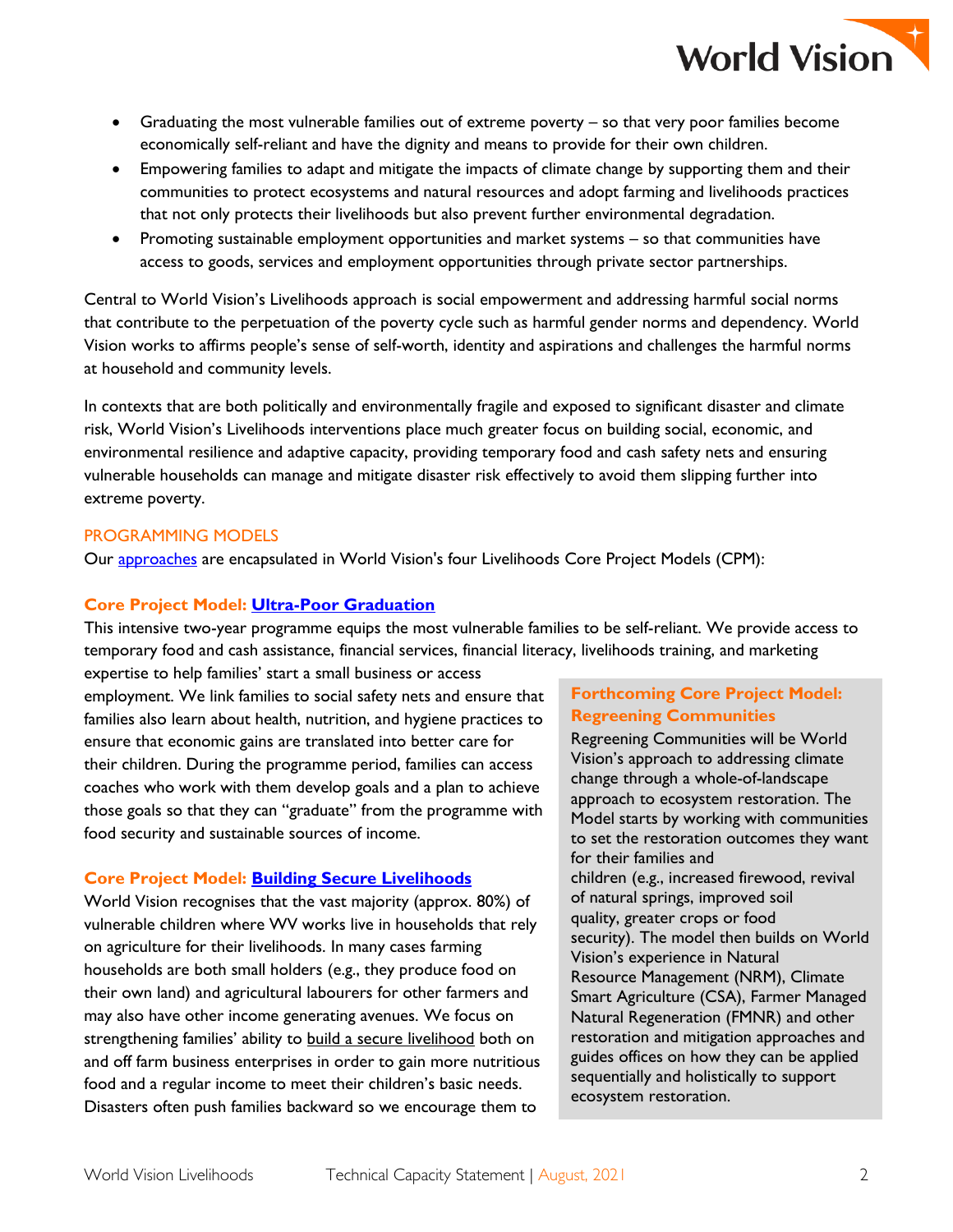

build resilience by saving, diversifying their income and ensuring that that they are linked to their local and regional markets. Central to the approach is also climate change adaptation and mitigation so that household and their communities are managing water and natural resources more effectively for themselves and future generations. This project model is an integrated livelihoods approach targeted at poor rural households with dependent children living on less than \$1.90 per day.

## **Core Project Model: [Savings for Transformation](https://www.wvi.org/savings-transformation)**

World Vision's approach to savings groups works with participants, many of whom are women, to facilitate savings and credit in a small-scale and sustainable way. This project model instils hope and contributes to child well-being by enabling participants and their households to plan, cope with household emergencies, and develop their livelihoods so they can invest in the health and education of their children. Savings groups are owned, managed and operated by the members, using a simple, transparent method whereby groups accumulate and convert small amounts of cash into savings. They are community led and therefore, highly sustainable.

#### **Adolescent and Youth Livelihoods**

According to the UN, globally in 2020, more than one in five young people aged 15–24 were neither in employment, education or training. In response, World Vision focuses on empowering out-ofschool, unemployed and illiterate youth for work and life. We use evidence-based, cross-sectoral approaches to youth development. These approaches prepare adolescents and youth for economic opportunities and empowers them to contribute to the common good and the protection of others as active and engaged citizens. We not only provide youth friendly job skills and entrepreneurship training, but also provide training in life skills and establish linkages with and build social connection with other youth and their communities. Adolescents and youth are supported to build livelihoods through jobs or entrepreneurship that are linked with the markets so that they are sustainable and have the potential to grow with their needs.

## **Core Project Model: [Microfinance](https://www.wvi.org/economic-development/microfinance)**

By providing access to financial services, including loans, insurance and savings, and knowledge to effectively utilize these services, our Microfinance model helps families strengthen their productivity and increase resources, with the goal to benefit their children. Our [microfinance](https://www.wvi.org/microfinance) arm, [VisionFund,](http://www.visionfund.org/) provides financial solutions through 28 microfinance institutions located throughout Africa, Asia, Eastern Europe and Latin America. In 2018, 1.37 million loans were provided to over 1.1 million clients (70% were women) to help them improve their businesses and increase their income and impact over 3.5 million children globally.

## **Cross-Cutting Elements**

## Market-Based Approaches

All our Livelihoods interventions take a market-based approach. This means that results for extremely poor households are derived through generating viable and sustainable business solutions. To do this, we take a facilitative approach that looks to identify the systemic constraints in a market hindering inclusive growth. We work on building commercial partnerships with private market actors, and directly with poor households to improve their productive capacity, to ensure that both market and food systems enable inclusive markets access and technical services that benefit poor households, especially producers. In the cases where regulatory reform or enabling environments are needed, we may also work directly with government bodies or an industry associations.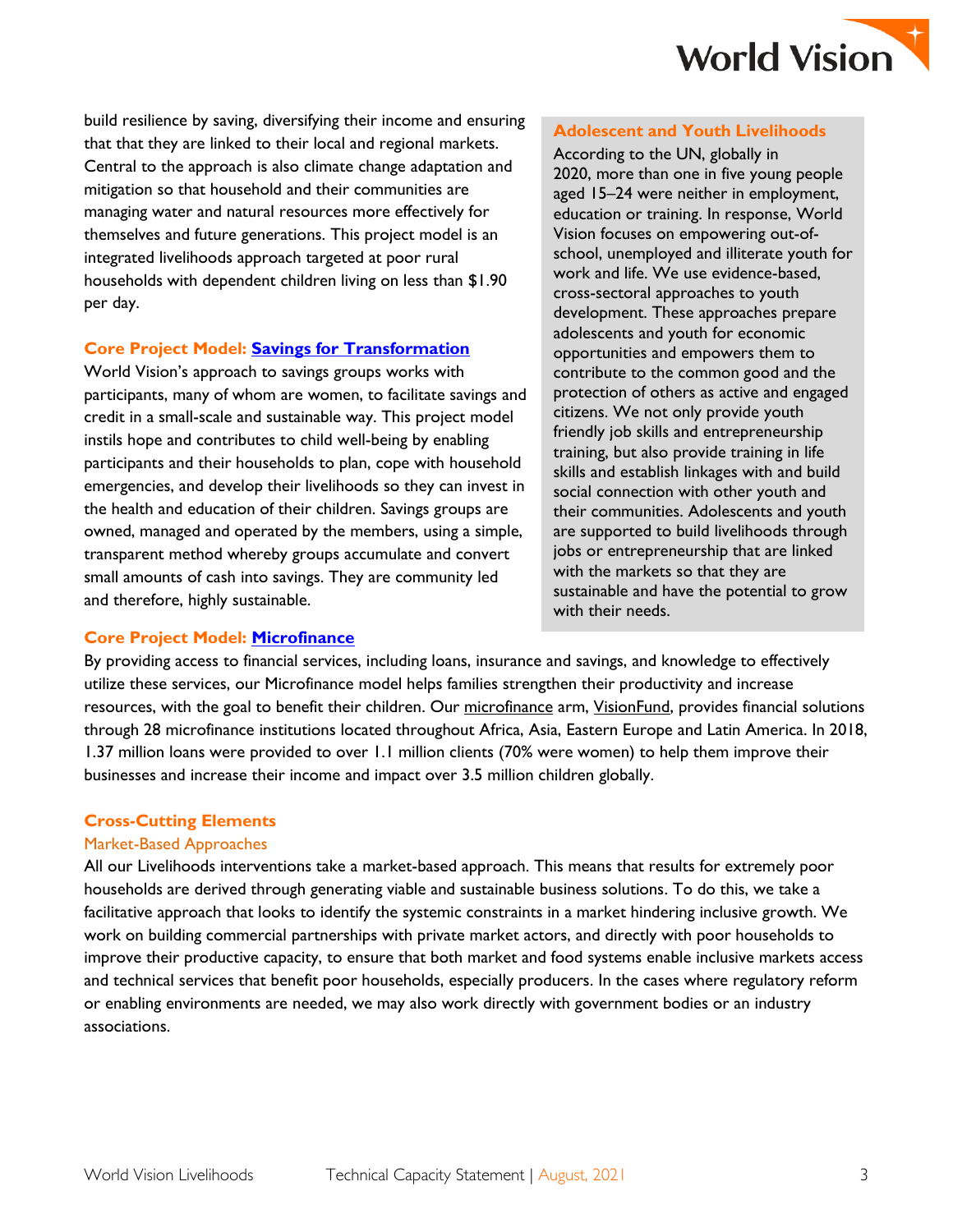

#### Gender and Social Inclusion

Inclusive economic empowerment is a pre-requisite for all parents and caregivers to be able to build sustainable livelihoods and provide well for their children. Our programs seek to promote women and other marginalised groups to access opportunities and resources, as well as increased agency, including decision-making ability and more manageable workloads. We utilise an integrated whole of program approach to Gender and Social Inclusion outcomes across design, strategy development, intervention development, implementation, monitoring and evaluation.

## Child Protection

Our livelihoods programming is designed so that parents, caregivers and working-age children have access to adequate support to strengthen their livelihoods. This contributes to the prevention of negative coping strategies, such as child marriage, and ensures that children are not only surviving but also thriving. Interventions are also designed to reduce the risks faced by children. We not only mainstream child safeguarding across all our programming, we also integrate broader child protection programming. This means that we partner with child protection actors to set up appropriate monitoring and



response system for incidences of violence and exploitation and ensure that households and communities have knowledge and skills to protect and nurture all children.

## GRANT EXPERIENCE

Between 2017 and 2021, World Vision was awarded over \$1.67 billion through grants and contracts to undertake Livelihoods work. This includes work in disaster risk management, climate change mitigation and adaptation, economic development, women's economic empowerment and youth livelihoods. Our major donors included the US, British, European, Canadian, and Australian governments as well UN agencies and other international organizations such as the World Food Programme (WFP) and UN Food and Agriculture Organization (FAO).

## ILLUSTRATIVE RECENT PROJECTS

## Strengthen PSNP4 Institutions and Resilience (SPIR) Development Food Security Activity (DFSA)

The Strengthen PSNP4 Institutions and Resilience (SPIR) project in Ethiopia is a five-year (2016-2021) supporting the implementation of Phase 4 of Ethiopia's Productive Safety Net Programme (PSNP4) as well as delivering complementary livelihood, nutrition, gender and natural resource management. The project is expected to reach 526,444 participants in seven districts (or *woredas*) in Amhara, six in Oromia, and two in Southern Nations, Nationalities, and Peoples' Region (SNNPR). As of 2020, the project had facilitated approximately 16,500 savings groups members to access \$316,000 in loans and opened approximately 90 hectares of land for irrigation for hundreds of households to cultivate crops to feed themselves and others.